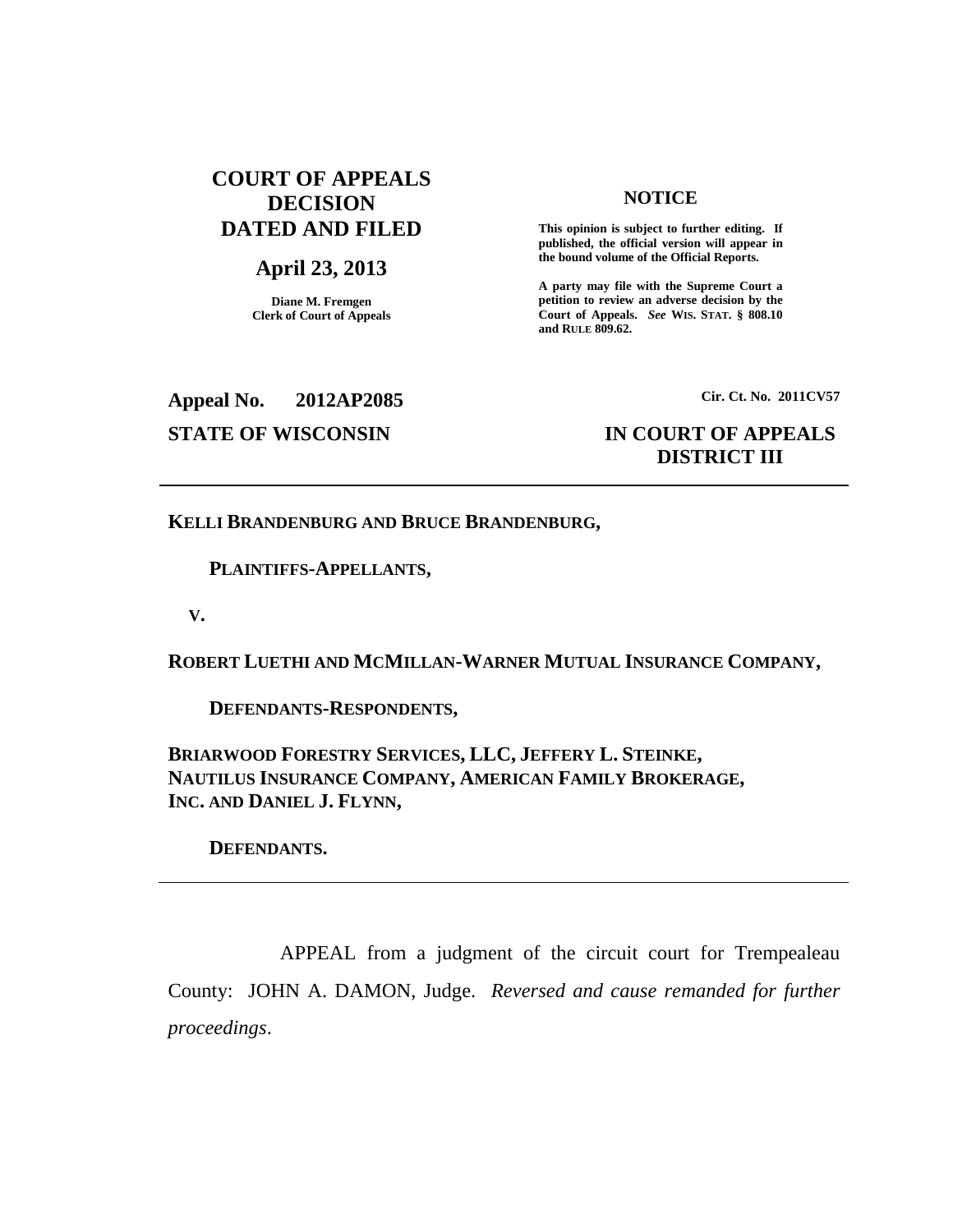Before Hoover, P.J., Mangerson, J., and Thomas Cane, Reserve Judge.

¶1 CANE, J. Kelli and Bruce Brandenburg appeal a judgment dismissing their claims against their neighbor, Robert Luethi, and his insurer, McMillan-Warner Mutual Insurance Company. The Brandenburgs' complaint alleged that Luethi hired Briarwood Forestry Services, LLC, to apply herbicides to Luethi's property, and that Briarwood's negligent application of the herbicides damaged trees and plants on the Brandenburgs' land. The circuit court concluded Luethi could not be held liable for Briarwood's alleged negligence because Briarwood was an independent contractor and the application of the herbicides was not an inherently dangerous activity. We conclude the circuit court used an improper legal standard to determine that Briarwood's work was not inherently dangerous. Under the correct standard, Briarwood's application of the herbicides was an inherently dangerous activity. We therefore reverse and remand for further proceedings.

#### **BACKGROUND**

¶2 Luethi owns twenty-two acres of land, which are adjacent to a property owned by the Brandenburgs. Luethi uses his property for agricultural purposes. Over time, one of Luethi's pastures became infested with prickly ash, which inhibited grass growth and made it difficult for Luethi to locate his cattle.

¶3 In the spring of 2008, Luethi retained Briarwood to kill the prickly ash using herbicides. On July 3, 2008, two Briarwood employees sprayed two acres of Luethi's property with a solution containing the herbicides Garlon 4 and Agrisolutions 2, 4-D LV4. About one week later, Kelli Brandenburg noticed defoliation of birch trees, ornamental bushes, and perennials on her property.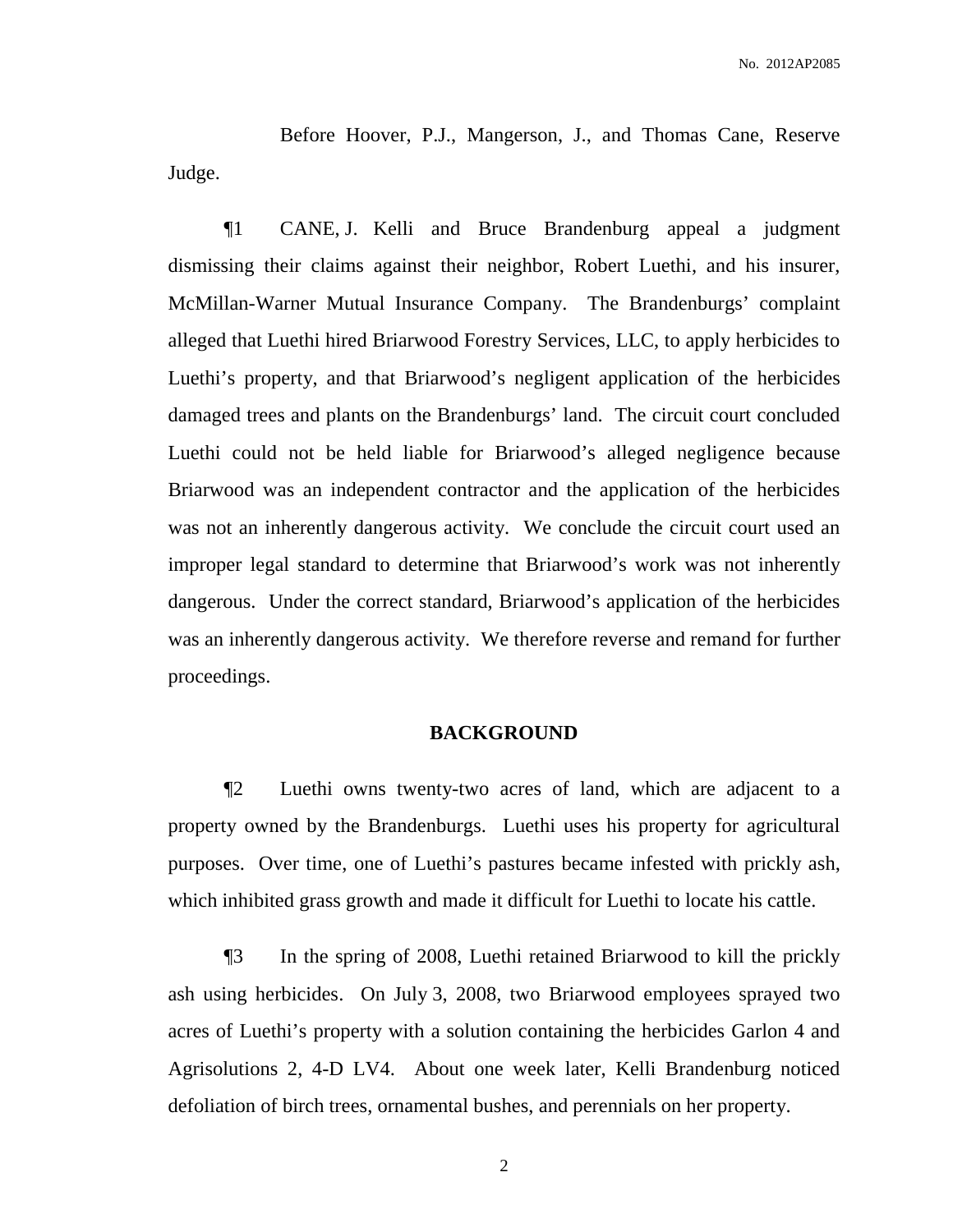No. 2012AP2085

¶4 The Brandenburgs subsequently filed suit against Luethi, Briarwood, and one of Briarwood's employees, alleging that the herbicides Briarwood sprayed had drifted onto the Brandenburgs' property, causing the loss of seventy-nine trees. The Brandenburgs contended that Briarwood was negligent by failing to follow the manufacturers' instructions for use of the herbicides.

¶5 Luethi moved for summary judgment, arguing he could not be held liable for Briarwood's negligence because Briarwood was an independent contractor and "Wisconsin follows the general rule that a principal employer $^{[1]}$  is not liable to others for the torts of independent contractors." In response, the Brandenburgs conceded that Briarwood was an independent contractor and that, generally, a principal employer cannot be held liable for an independent contractor's torts. However, the Brandenburgs argued that a principal employer may nevertheless be held liable for injuries to a third party if the independent contractor was hired to perform "inherently dangerous" work. The Brandenburgs contended there was a factual dispute as to whether Briarwood's application of the herbicides was inherently dangerous, and summary judgment was therefore inappropriate.

¶6 In reply, Luethi asserted that the proper inquiry was not whether Briarwood's work was inherently dangerous, but whether it was "extrahazardous"—a higher level of dangerousness. Luethi contended the

<sup>&</sup>lt;sup>1</sup> Wisconsin cases use the terms "principal employer," "general contractor," and "owner" interchangeably to refer to the person or entity that hires an independent contractor. *Estate of Thompson v. Jump River Elec. Co-op.*, 225 Wis. 2d 588, 591 n.1, 593 N.W.2d 901 (Ct. App. 1999). For consistency, we use the term "principal employer" throughout this opinion.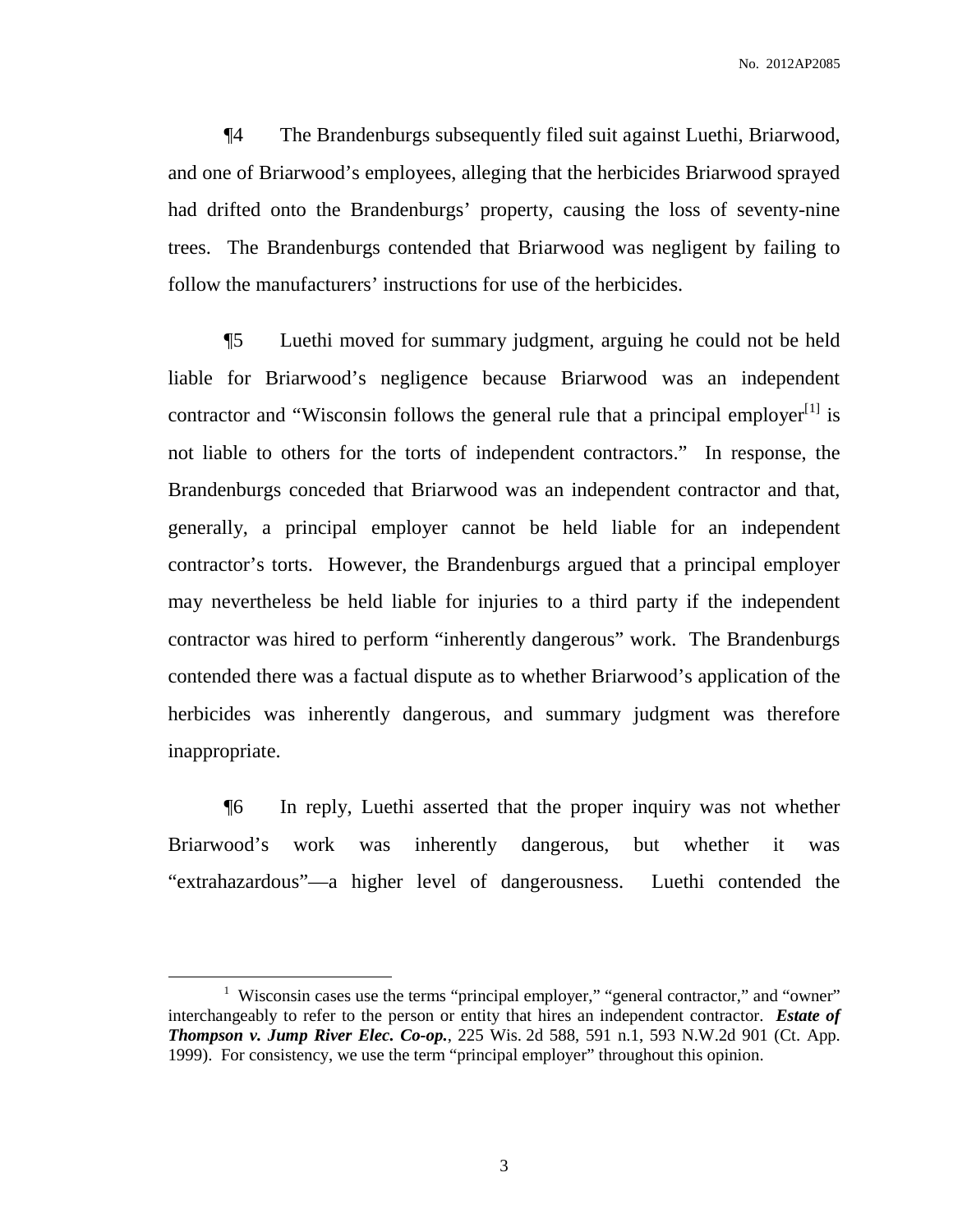undisputed facts showed that Briarwood's application of the herbicides was not an extrahazardous activity.

¶7 The circuit court rendered an oral ruling on December 20, 2011. The court began by stating that the dispositive issue was whether "the spraying of the herbicide … by Briarwood, at the hiring of Robert Luethi, was an inherently dangerous activity[.]" However, the court went on to state that it "wasn't satisfied" that Wisconsin law provided a good definition of the term "inherently dangerous." Consequently, the court looked to an unpublished case from the United States District Court for the District of Kansas for guidance. *See Desaire v. Solomon Valley Co-op, Inc.*, 1995 WL 580064 (D. Kan. 1995).

¶8 In *Desaire*, landowners hired an independent contractor to spray herbicides on their property, but the herbicides drifted and damaged their neighbors' plants. *Id.* at \*2. The neighbors sued the landowners, who moved for summary judgment on the theory that they could not be held liable for the independent contractor's negligence. *Id.* Addressing this argument, the court stated that "Kansas law prohibits a party engaged in an inherently dangerous activity from insulating himself from responsibility by the expediency of employing an independent contractor." *Id.* at \*3. The court then cited RESTATEMENT (SECOND) OF TORTS § 520 (1977), which sets forth six factors a court should consider to determine whether an activity is "abnormally dangerous":

> (a) existence of a high degree of risk of some harm to the person, land or chattels of others;

> (b) likelihood that the harm that results from it will be great;

> (c) inability to eliminate the risk by the exercise of reasonable care;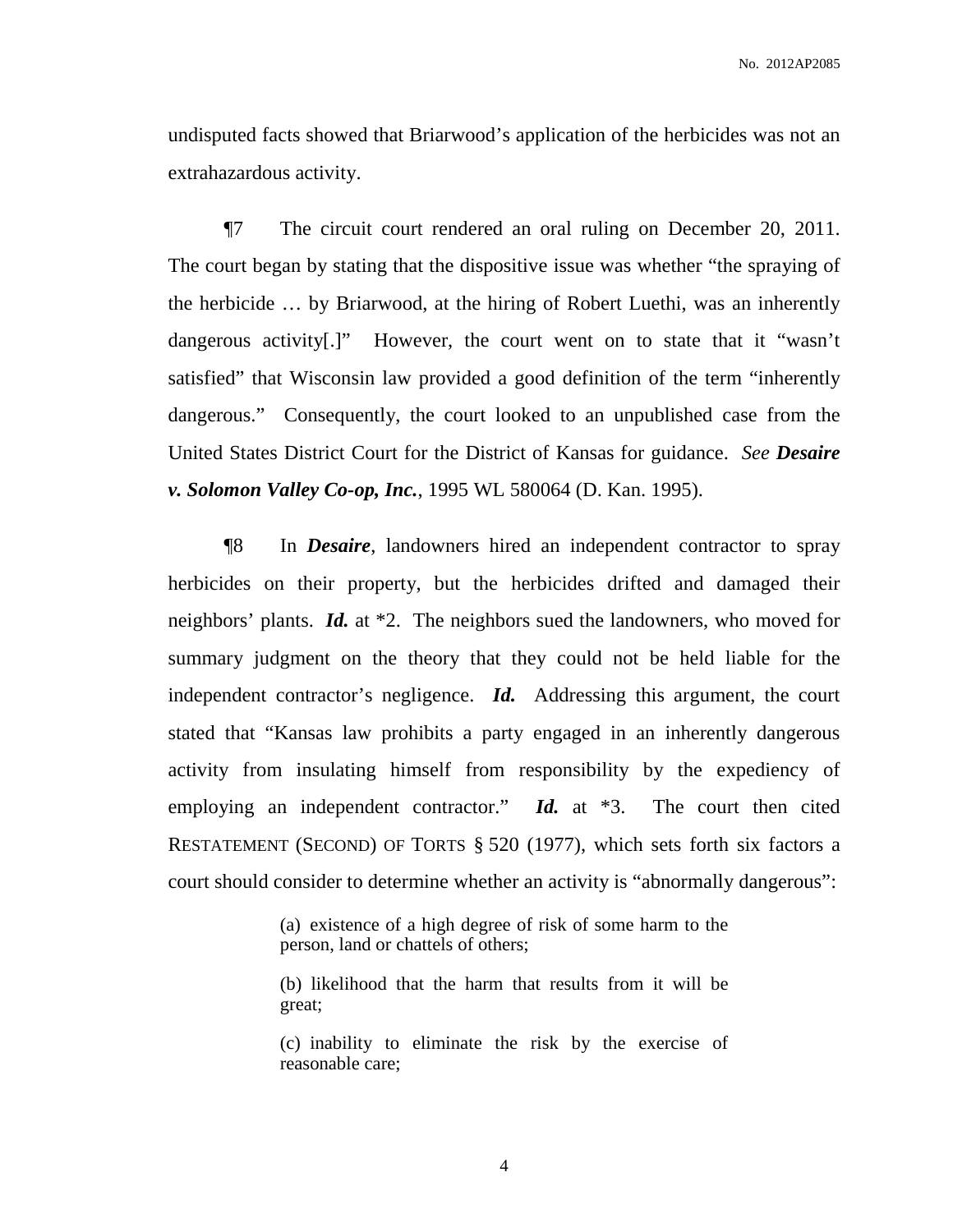(d) extent to which the activity is not a matter of common usage;

(e) inappropriateness of the activity to the place where it is carried on; and

(f) extent to which its value to the community is outweighed by its dangerous attributes.

*Id.* at \*4. After applying these factors, the *Desaire* court concluded that the "ground-based use of herbicides in a rural and agricultural environment is not abnormally dangerous." *Id.* at \*5.

¶9 The circuit court stated it intended to use the six *Desaire* factors to determine whether Briarwood's application of the herbicides was an inherently dangerous activity. However, the court concluded the parties' summary judgment filings did not provide enough information for the court to make this determination. Consequently, the court denied Luethi's summary judgment motion and set the matter for a "fact-finding hearing" on the *Desaire* factors. 2

<sup>&</sup>lt;sup>2</sup> We have significant concerns about the procedure the circuit court used in this case to decide Luethi's summary judgment motion. Summary judgment should be granted "if the pleadings, depositions, answers to interrogatories, and admissions on file, together with the affidavits, if any, show that there is no genuine issue as to any material fact and that the moving party is entitled to a judgment as a matter of law." WIS. STAT. § 802.08(2) (2011-12). If a court cannot make this determination based on the submissions before it, it should deny the summary judgment motion and allow the matter to proceed to trial. Here, though, the circuit court set the matter for a "fact-finding hearing." It is axiomatic that a court does not "find facts" on summary judgment. *See Kelly v. Clark*, 192 Wis. 2d 633, 646, 531 N.W.2d 455 (Ct. App. 1995). By holding a fact-finding hearing, the court essentially converted Luethi's summary judgment motion into a bench trial on the inherently dangerous activity issue.

However, neither party objected when the circuit court proposed holding a fact-finding hearing. *See State v. Ndina*, 2009 WI 21, ¶¶29-30, 315 Wis. 2d 653, 761 N.W.2d 612 (Failure to timely raise an argument in the circuit court forfeits the argument on appeal.). In addition, aside from a single comment in their reply brief, the Brandenburgs do not argue on appeal that the procedure used by the court warrants reversal. *See Techworks, LLC v. Wille,* 2009 WI App 101, ¶28, 318 Wis. 2d 488, 770 N.W.2d 727 (We do not consider matters raised for the first time in a reply brief.). Thus, while we note that we do not approve of the procedure the court used, we do not reverse on that basis.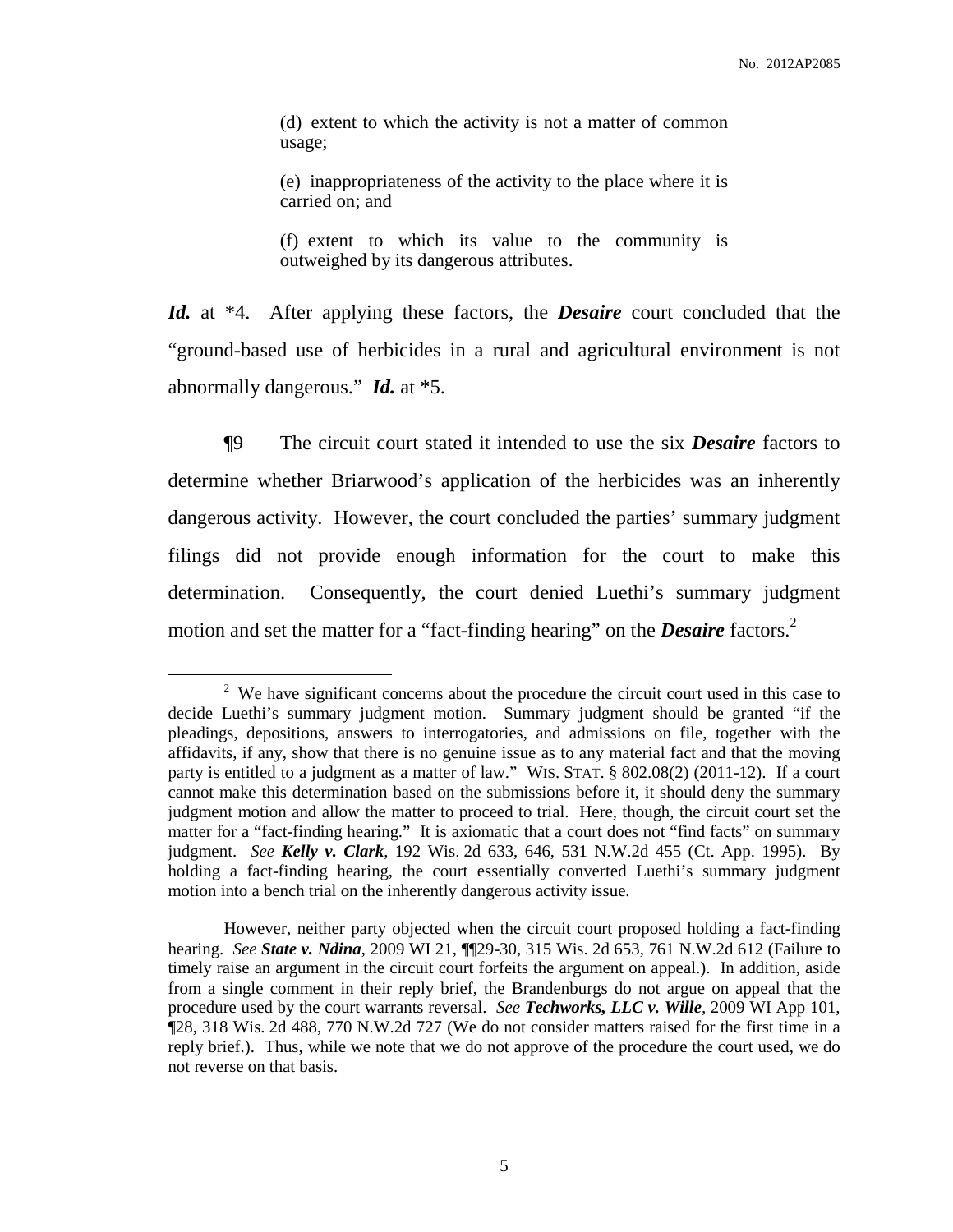¶10 Multiple fact and expert witnesses testified at the fact-finding hearing. At the close of evidence, the court discussed the six *Desaire* factors and concluded, "I can't find that [under] the language used in *Desaire* this was abnormally dangerous and I can't find this reaches the level of a[n] ultrahazardous activity.]" The court therefore granted summary judgment in favor of Luethi, and the Brandenburgs appeal.

#### **DISCUSSION**

¶11 The parties dispute whether the circuit court used the proper legal standard to determine that the Brandenburgs could not hold Luethi liable for Briarwood's negligence. Whether a court employed the correct legal standard is a question of law that we review independently. *Landwehr v. Landwehr*, 2006 WI 64, ¶8, 291 Wis. 2d 49, 715 N.W.2d 180.

¶12 In Wisconsin, "[t]he general rule is that one who contracts for the services of an independent contractor is not liable to others for the acts of the independent contractor." *Lofy v. Joint Sch. Dist. No. 2*, 42 Wis. 2d 253, 263, 166 N.W.2d 809 (1969). However, the *Lofy* court recognized several exceptions to this general rule—that is, circumstances under which a principal employer may be held liable for an independent contractor's torts. *See id.* As relevant to this case, the principal employer may be held liable where the "services contracted for involve inherent danger[.]" *Id.*

¶13 *Lofy* involved an automobile accident between the plaintiff's vehicle and a school bus. *Id.* at 256-57. The plaintiff sued the school district, which had hired the bus to transport students to a basketball tournament. *Id.* The supreme court concluded the school district could not be held liable for the bus driver's negligence because the bus company was an independent contractor and because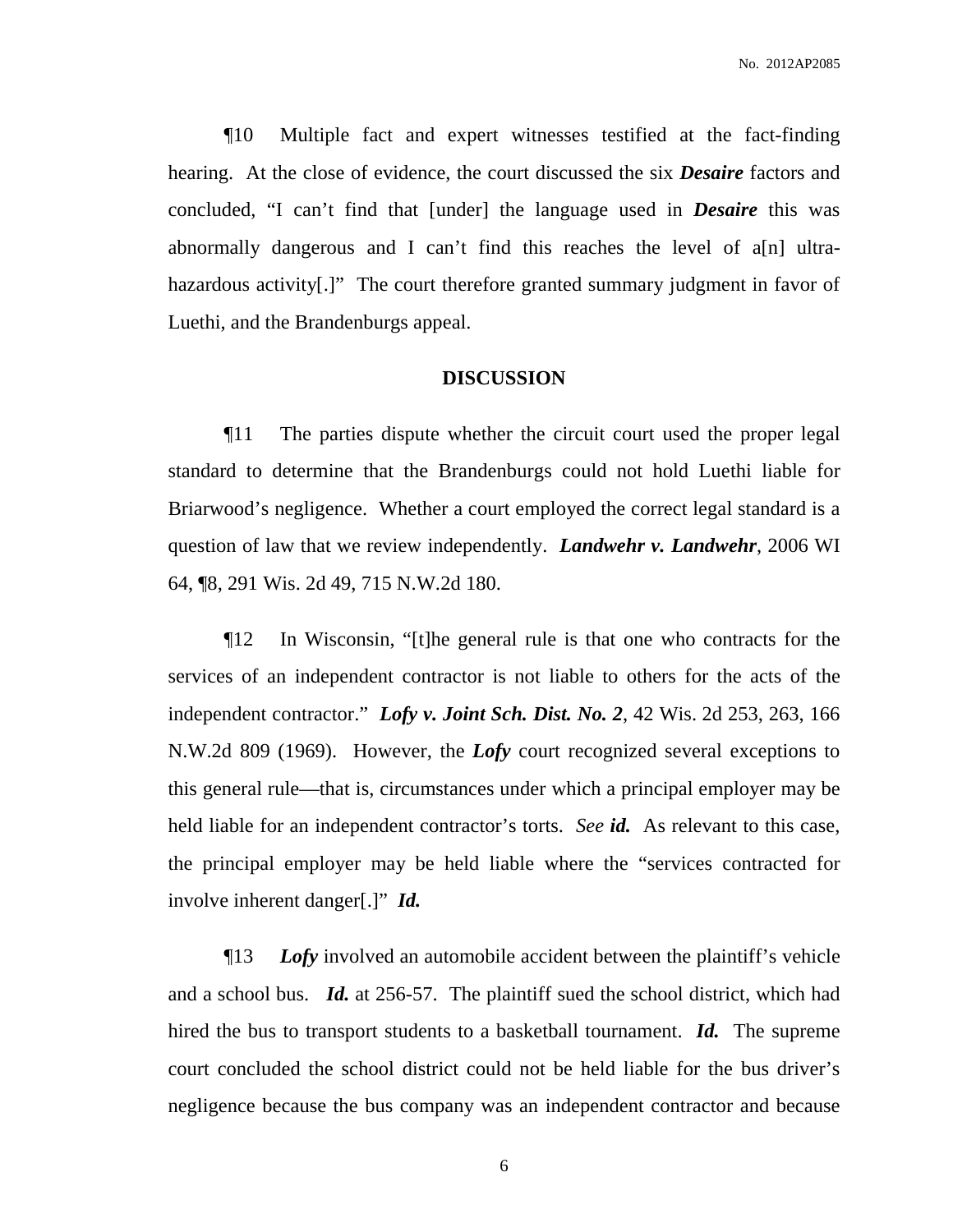"[t]he operation of a bus between Cumberland and Madison over modern highways cannot be considered inherently dangerous." *Id.* at 263. The court did not, however, define the term "inherently dangerous," nor did it engage in any analysis as to what constitutes an inherently dangerous activity.

¶14 The court provided further guidance nearly twenty years later in *Wagner v. Continental Casualty Co.*, 143 Wis. 2d 379, 421 N.W.2d 835 (1988). The issue in *Wagner* was whether the inherent danger exception to the general rule of nonliability for an independent contractor's negligence applied when the plaintiff, instead of being a third party, was an employee of the independent contractor. *See id.* at 400-01. Citing a number of policy considerations, the *Wagner* court ruled that the inherent danger exception did not apply when the plaintiff was the independent contractor's employee. *Id.* Instead, to hold the principal employer liable for the independent contractor's negligence, the employee had to show that the independent contractor was hired to perform "abnormally dangerous or extrahazardous" work. *Id.* at 401.

¶15 The *Wagner* court clarified that the terms "inherently dangerous" and "extrahazardous" have distinct meanings, and the latter requires a heightened showing of dangerousness. *See id.* at 392-93. Specifically, an activity is extrahazardous when "the risk of harm remains unreasonably high no matter how carefully [the activity] is undertaken." *Id.* at 392. The court listed transporting nuclear waste and working with toxic gases as examples of extrahazardous activities. *Id.* at 392-93. In contrast, an activity is merely inherently dangerous if the person performing the activity "can take steps to minimize the risk of injury." Id. at 392. Examples of inherently dangerous activities include general construction, demolition, and excavation. *Id. Wagner*'s definition of "inherently dangerous" was subsequently incorporated into the jury instruction on liability for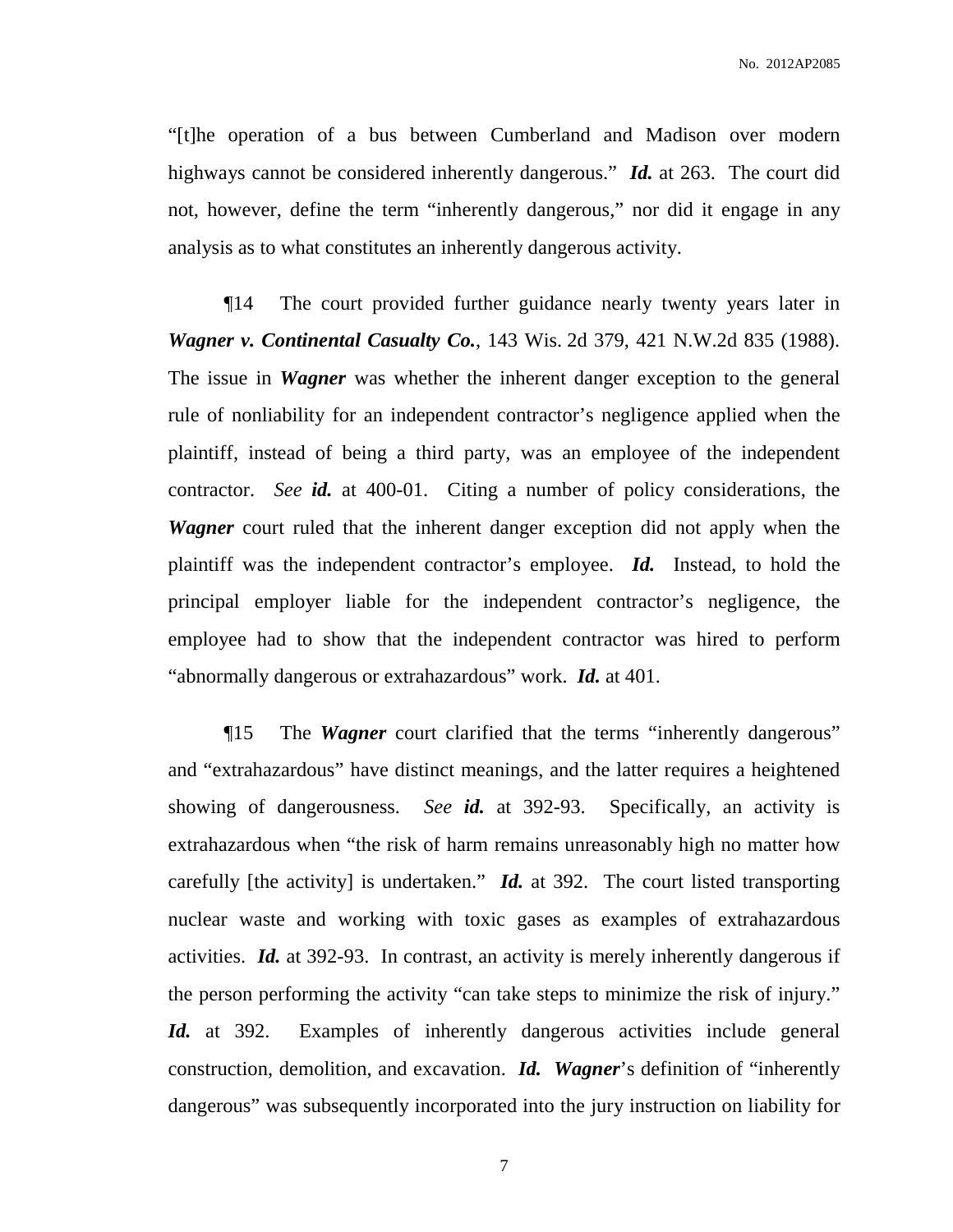an independent contractor's negligence, which states, "Inherently dangerous work is work from which one can naturally expect harm to arise unless something is done to avoid the harm." WIS JI—CIVIL 1022.6 (2005).

¶16 Following *Lofy* and *Wagner*, the following principles are clear: (1) a principal employer is generally not liable for an independent contractor's negligence; (2) a principal employer may be liable to a *third party* for the independent contractor's negligence, if the independent contractor was performing *inherently dangerous* work; and (3) a principal employer may be liable to the *independent contractor's employee*, if the independent contractor was performing *extrahazardous* work. The Brandenburgs are not employees of Briarwood. Thus, to hold Luethi liable for Briarwood's negligence, the Brandenburgs must show that Briarwood's work was inherently dangerous. Contrary to Luethi's assertions, they need not show that the work was extrahazardous.

¶17 The circuit court appeared to recognize this distinction in its initial summary judgment ruling when it stated, "[T]he sole issue is whether or not there's liability on Mr. Luethi due to the *inherently dangerous* nature of spreading herbicide." (Emphasis added.) However, rather than relying on the definition of "inherently dangerous" found in *Wagner* and WIS JI—CIVIL 1022.6, the court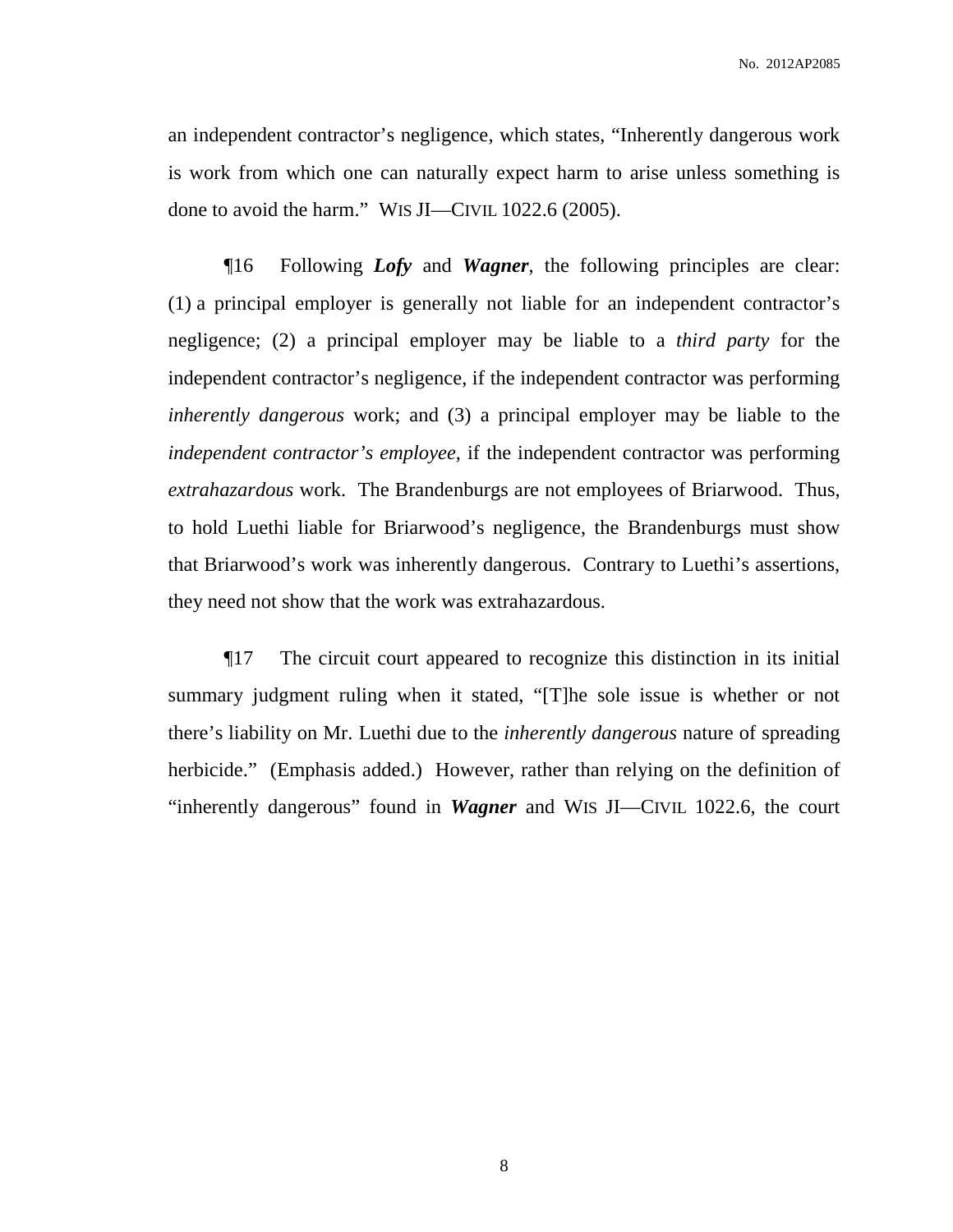No. 2012AP2085

looked to *Desaire*—an unpublished federal case—for guidance. We agree with the Brandenburgs that the court's reliance on *Desaire* was improper. 3

¶18 Admittedly, *Desaire* is factually similar to this case. Additionally, as in this case, the operative issue in *Desaire* was whether an independent contractor's work was "inherently dangerous," such that a third party could hold the principal employer liable for the contractor's negligence. *See Desaire*, 1995 WL 580064, \*3. The problem is that *Desaire*'s analysis of what makes an activity inherently dangerous is inconsistent with Wisconsin law.

¶19 To determine whether applying herbicides was an inherently dangerous activity, the *Desaire* court considered whether that activity was "abnormally dangerous," as that term is defined in § 520 of the RESTATEMENT (SECOND) OF TORTS. *Desaire*, 1995 WL 580064, \*4. Section 520 sets forth six factors a court should consider to determine whether an activity is abnormally dangerous. *See* RESTATEMENT (SECOND) OF TORTS § 520 (1977). The third factor is an "inability to eliminate the risk [of harm] by the exercise of reasonable care[.]" *Id.* That factor directly conflicts with the definition of "inherently dangerous" set forth in *Wagner*, which states that an activity is inherently dangerous if steps can be taken to minimize the risk of harm. *See Wagner*, 143 Wis. 2d at 392. By using § 520 to determine whether an activity was inherently

<sup>&</sup>lt;sup>3</sup> Luethi argues the Brandenburgs have forfeited their right to raise this argument by failing to raise it below. We disagree. Although Luethi is correct that the Brandenburgs never specifically challenged the circuit court's reliance on *Desaire v. Solomon Valley Co-op, Inc.*, 1995 WL 580064 (D. Kan. 1995), they consistently urged the court apply the standard set forth in *Wagner v. Continental Casualty Co.*, 143 Wis. 2d 379, 421 N.W.2d 835 (1988). In addition, they repeatedly asserted that Wisconsin law was unambiguous and that reference to foreign authority was therefore unnecessary. Under these circumstances, the Brandenburgs have not forfeited their right to argue that the circuit court's reliance on *Desaire* was improper.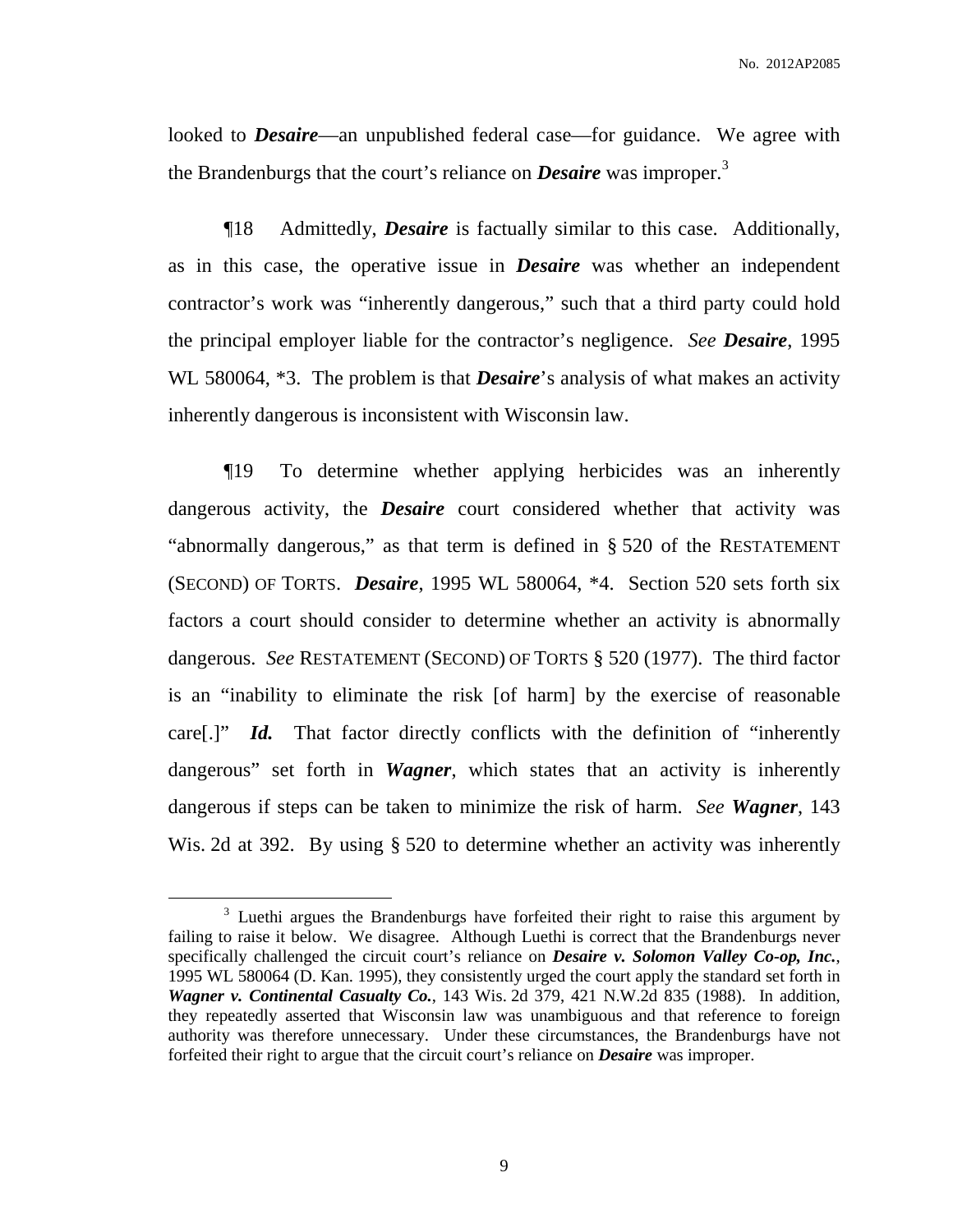dangerous, the *Desaire* court actually employed a standard that is more akin to Wisconsin's definition of an extrahazardous activity. In fact, while the circuit court originally stated that it had to decide whether applying herbicides was an inherently dangerous activity, after considering *Desaire*, the court ultimately concluded that applying herbicides was not "abnormally dangerous" and did not "reach the level of a[n] ultra-hazardous activity[.]" As discussed above, the Brandenburgs needed only to show that Briarwood's activities were inherently dangerous, not extrahazardous. As a result, the circuit court's reliance on *Desaire* was improper.

¶20 Moreover, even absent any conflict with Wisconsin law, we are not convinced that *Desaire*'s reliance on § 520 was correct. Section 520 is found in Chapter 21 of the Restatement, which deals with situations in which a person may be subject to strict liability for harm caused by abnormally dangerous activities. *See, e.g.*, RESTATEMENT (SECOND) OF TORTS §§ 519, 520B, 520C (1977). Chapter 21 does not address employer liability for harm caused by an independent contractor. That topic is instead discussed in Chapter 15, which contains a section that specifically addresses an employer's liability for inherently dangerous activities. *See id.*, § 427 ("Negligence as to Danger Inherent in the Work"). We find it inexplicable that, in searching for a definition of the term "inherently dangerous," the *Desaire* court looked to § 520, which pertains to an unrelated topic. If the court felt the need to reference the Restatement, it should have looked to § 427, which is directly on point.

¶21 Having concluded that the circuit court used an improper legal standard to determine whether Briarwood's application of herbicides was an inherently dangerous activity, we next consider whether that activity was inherently dangerous under the proper standard. Under *Wagner* and the applicable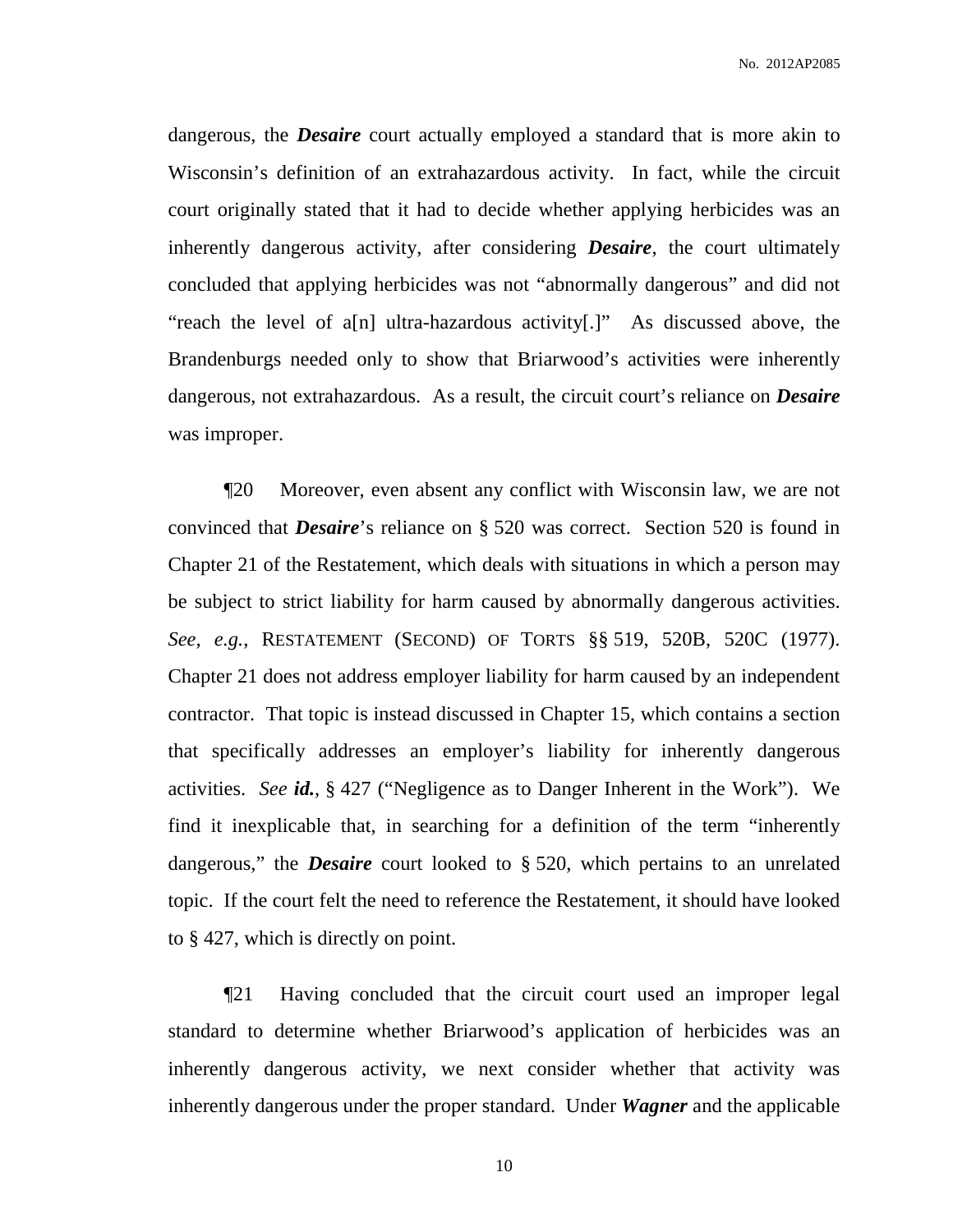No. 2012AP2085

jury instruction, two elements are necessary for an activity to be considered inherently dangerous: (1) the activity must pose a naturally expected risk of harm; and (2) it must be possible to reduce the risk to a reasonable level by taking precautions. *See Wagner*, 143 Wis. 2d at 392; WIS JI—CIVIL 1022.6 (2005). Based on the undisputed facts, we conclude as a matter of law that Briarwood's application of herbicides met this standard. 4 *See Johnson v. Rogers Mem'l Hosp., Inc.*, 2005 WI 114, ¶31, 283 Wis. 2d 384, 700 N.W.2d 27 (application of undisputed facts to a legal standard is a question of law subject to independent review).

¶22 At the fact-finding hearing, Brian Borreson, Briarwood's owner, testified that when spraying herbicides, there is a risk that drift will occur and cause damage to neighboring properties. Lee Shambeau, Luethi's expert witness, also described various ways that sprayed herbicides can cross property lines, and he admitted that herbicide drift can cause harm. In addition, the Brandenburgs' expert, Gary LeMasters, testified that spraying herbicides involves a risk of drift onto neighboring properties. Luethi did not present any evidence to the contrary. Thus, the undisputed evidence established that Briarwood's spraying of the herbicides posed a risk of harm. Moreover, common sense dictates that herbicides sprayed outdoors on one property will not necessarily be contained to that property. Consequently, the risk of harm is one that could be naturally expected to arise in the absence of precautions.

<sup>&</sup>lt;sup>4</sup> At first blush, it may seem incongruous for us to determine as a matter of law that Briarwood was engaged in an inherently dangerous activity, given our earlier criticism of the circuit court for finding facts on summary judgment. However, as we explain below, the relevant facts were actually undisputed. Thus, fact finding is unnecessary, and we must simply determine whether the undisputed facts met the legal standard for an inherently dangerous activity.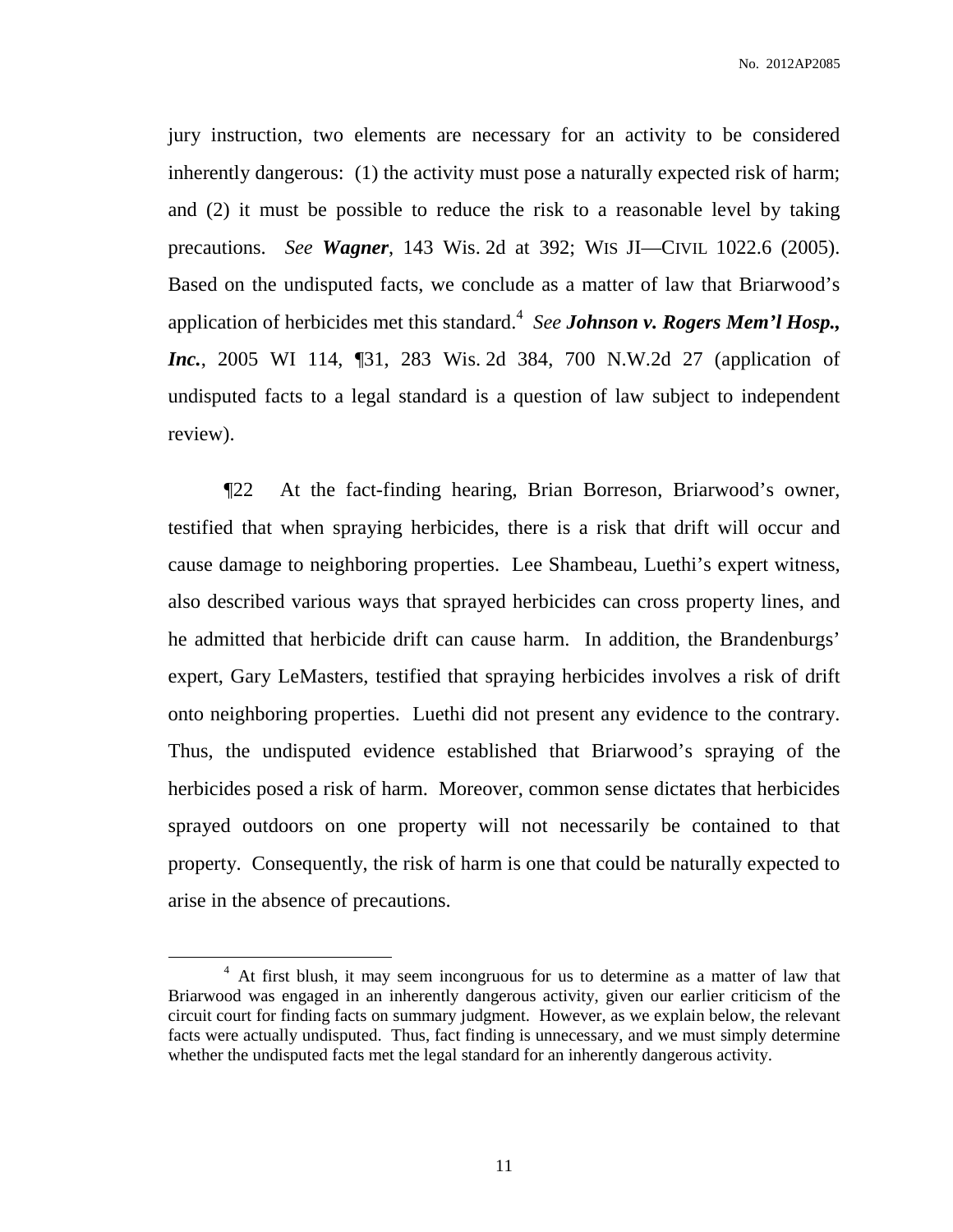¶23 Undisputed evidence also showed that the risk of harm could be reduced to a reasonable level by taking certain precautions. Both Borreson and Shambeau testified that various practices can be used to reduce the possibility of drift, including: (1) avoiding spraying during high velocity winds; (2) spraying when the wind is blowing away from a neighbor's property; (3) spraying in cooler weather; (4) using low pressure spray nozzles; (5) using a thickening agent; and (6) keeping spray nozzles close to the ground. While these practices do not completely eliminate the possibility of drift, Borreson testified they "should be fairly effective in controlling the situation[.]" Similarly, Shambeau testified that the risk of drift can never be eliminated "100 percent," but it can be reduced by taking precautions. LeMasters agreed that the risk cannot be completely eliminated, but he stated the herbicides in question can be "applied safely without drift[.]" The circuit court aptly summarized the witnesses' testimony, stating that, although the risk of harm can never be eliminated entirely, it can be reduced "to a large degree by using reasonable care."

¶24 The undisputed evidence therefore established that Briarwood's application of the herbicides posed a naturally expected risk of harm, and that certain precautions could be taken to reduce the risk to a reasonable level. Consequently, spraying the herbicides was an inherently dangerous activity, and, as a result, the general rule of nonliability for an independent contractor's torts did not apply. However, the factual question remains for the jury to determine whether Luethi exercised ordinary care to prevent damage to the Brandenburgs' property. *See* WIS JI—CIVIL 1022.6 (2005). We therefore reverse the judgment dismissing the Brandenburgs' claims against Luethi and his insurer, and we remand for further proceedings.